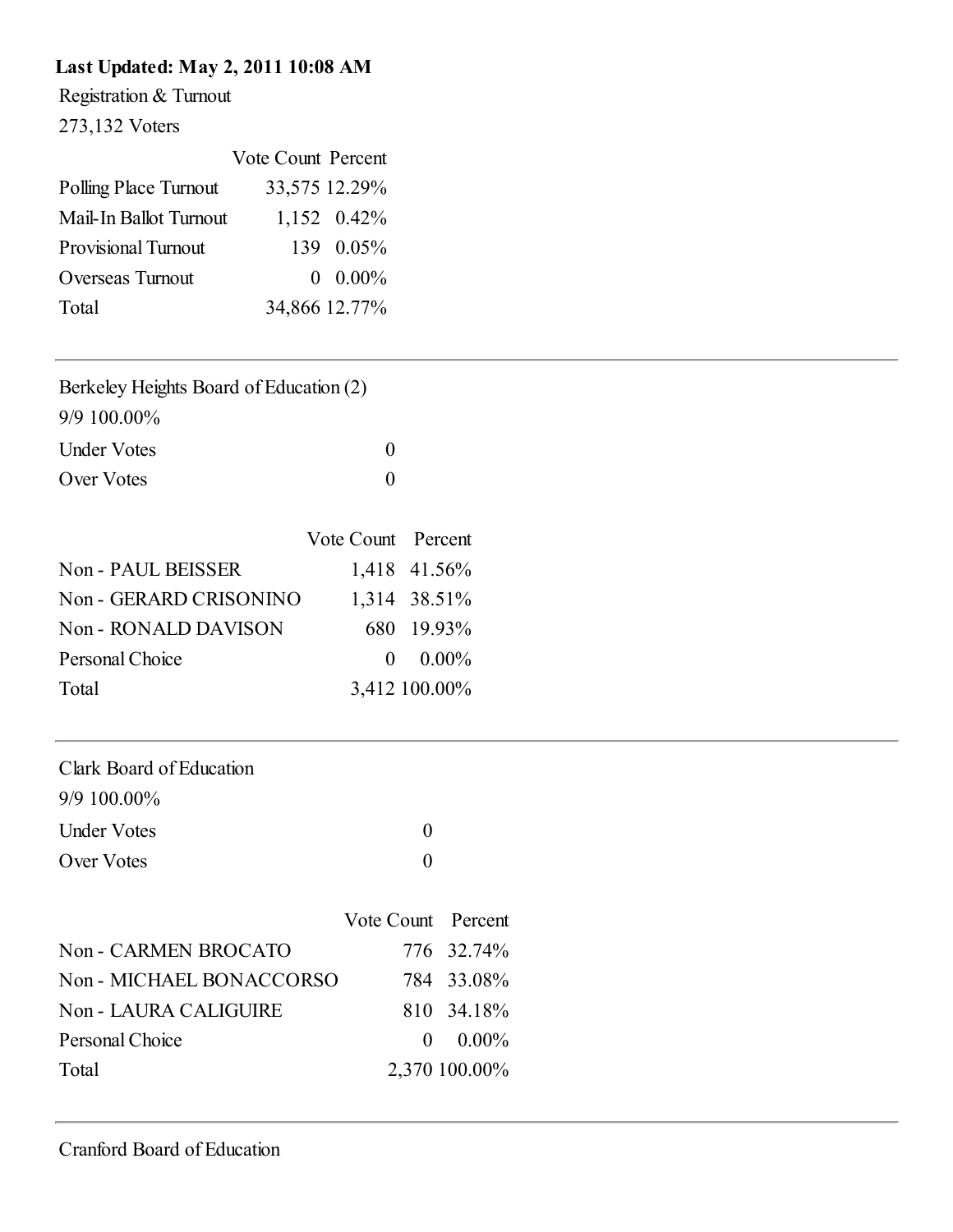| 14/14 100.00% |  |
|---------------|--|
| Under Votes   |  |
| Over Votes    |  |

|                         | Vote Count Percent |                  |
|-------------------------|--------------------|------------------|
| Non - Jo ANN BOYLE      |                    | 1,642 34.50%     |
| Non - MICHAEL CAULFIELD |                    | 1,545 32.46%     |
| Non - TREVOR SHAW       |                    | 1,572 33.03%     |
| Personal Choice         |                    | $0 \quad 0.00\%$ |
| Total                   |                    | 4,759 100.00%    |

| Elizabeth Board of Education |     |
|------------------------------|-----|
| 44/44 100.00%                |     |
| <b>Under Votes</b>           | 889 |
| Over Votes                   |     |

|                             | Vote Count Percent |                   |
|-----------------------------|--------------------|-------------------|
| Non - FRANCISCO GONZALEZ    |                    | 3,141 22.63%      |
| Non - JOSE MARCOS RODRIGUEZ |                    | 1,921 13.84%      |
| Non - PAUL PERREIRA         |                    | 2,936 21.15%      |
| Non - CHARLENE BATHELUS     |                    | 1,654 11.92%      |
| Non - FERNANDO NAZCO        |                    | 2,656 19.13%      |
| Non - SILVIA P. NASI        |                    | 1,552 11.18%      |
| Personal Choice             |                    | $21 \quad 0.15\%$ |
| Total                       |                    | 13,881 100.00%    |
|                             |                    |                   |

| Fanwood Board of Education |          |
|----------------------------|----------|
| $4/4$ 100.00%              |          |
| <b>Under Votes</b>         | $\Omega$ |
| Over Votes                 |          |

|                       | Vote Count Percent |            |
|-----------------------|--------------------|------------|
| Non - MICHAEL LEWIS   |                    | 188 21.73% |
| Non - MARGARET SAVOCA |                    | 249 28.79% |
| Non - JEANNE CLEARY   |                    | 428 49.48% |
| Personal Choice       | $\Omega$           | $0.00\%$   |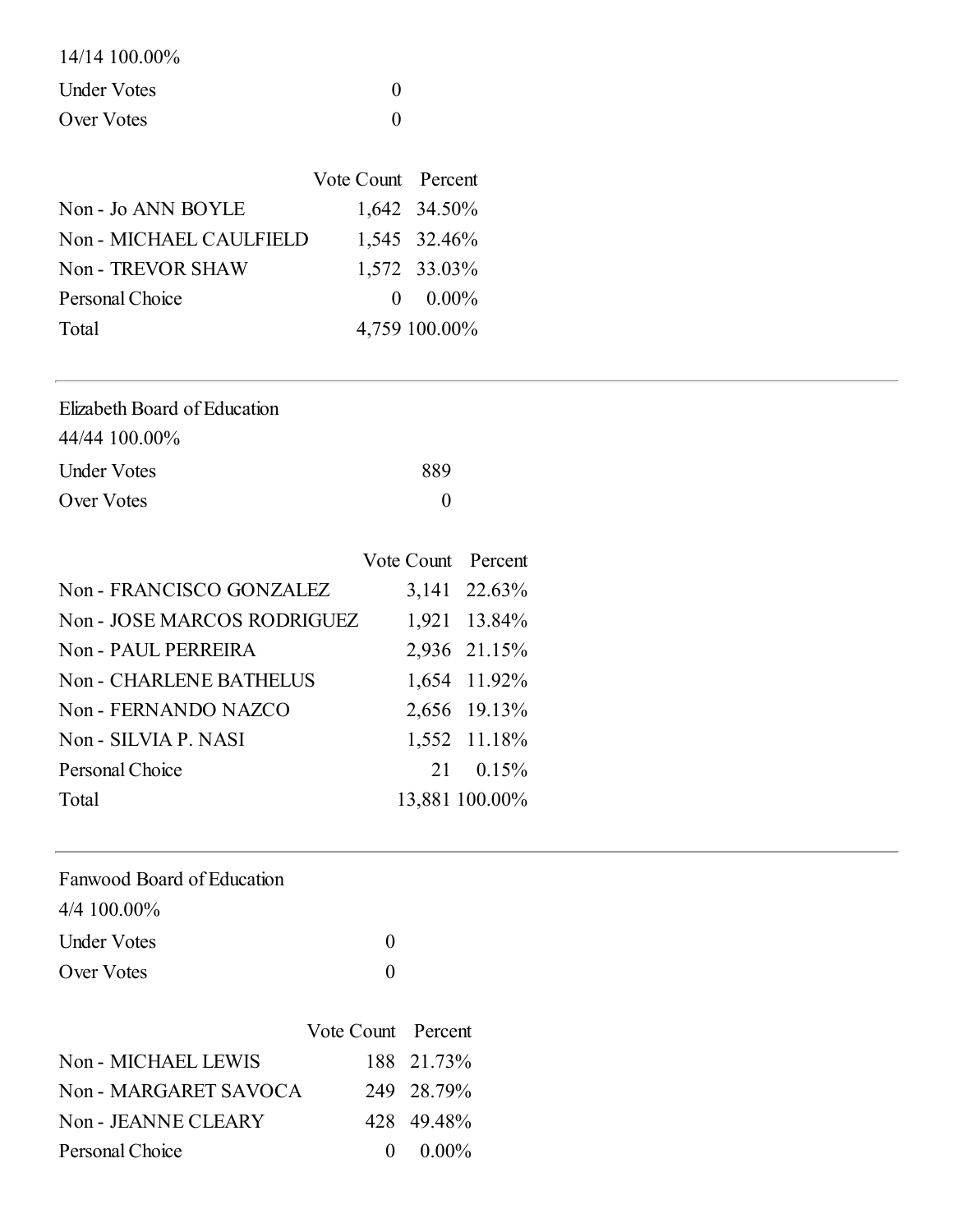| Garwood Board of Education  |                  |                            |  |
|-----------------------------|------------------|----------------------------|--|
| 3/3 100.00%                 |                  |                            |  |
| <b>Under Votes</b>          |                  | $\boldsymbol{0}$           |  |
| <b>Over Votes</b>           |                  | $\boldsymbol{0}$           |  |
|                             | Vote Count       | Percent                    |  |
| Non - AARON J. WATKINS      | 336              | 45.28%                     |  |
| Non - CHRISTINE GUERRIERO   | 406              | 54.72%                     |  |
| Personal Choice             |                  | $0.00\%$<br>$\overline{0}$ |  |
| Total                       |                  | 742 100.00%                |  |
| Hillside Board of Education |                  |                            |  |
| 9/9 100.00%                 |                  |                            |  |
| <b>Under Votes</b>          | $\boldsymbol{0}$ |                            |  |
| <b>Over Votes</b>           | $\mathbf{0}$     |                            |  |
|                             | Vote Count       | Percent                    |  |
| Non - NATHALIE EVE YAFET    | 650              | 23.61%                     |  |
| Non - NATALIE SCOTT         | 667              | 24.23%                     |  |
| Non - CATHY L. WITTER       | 285              | 10.35%                     |  |
| Non - CHRISTOPHER JAMES     | 174              | 6.32%                      |  |
| Non - FELISHA L. RICH       | 187              | 6.79%                      |  |
| Non - RAYBA WATSON          | 529              | 19.22%                     |  |
| Non - KENNETH C. GAINES     | 261              | 9.48%                      |  |
| Personal Choice             | $\boldsymbol{0}$ | $0.00\%$                   |  |
| Total                       |                  | 2,753 100.00%              |  |
| Hillside Unexpired Term BOE |                  |                            |  |
| 9/9 100.00%                 |                  |                            |  |
| <b>Under Votes</b>          | $\boldsymbol{0}$ |                            |  |
| Over Votes                  | $\boldsymbol{0}$ |                            |  |
| Vote Count                  | Percent          |                            |  |
| Non - MICHAEL CHAVIS        | 351              | 47.95%                     |  |
|                             |                  |                            |  |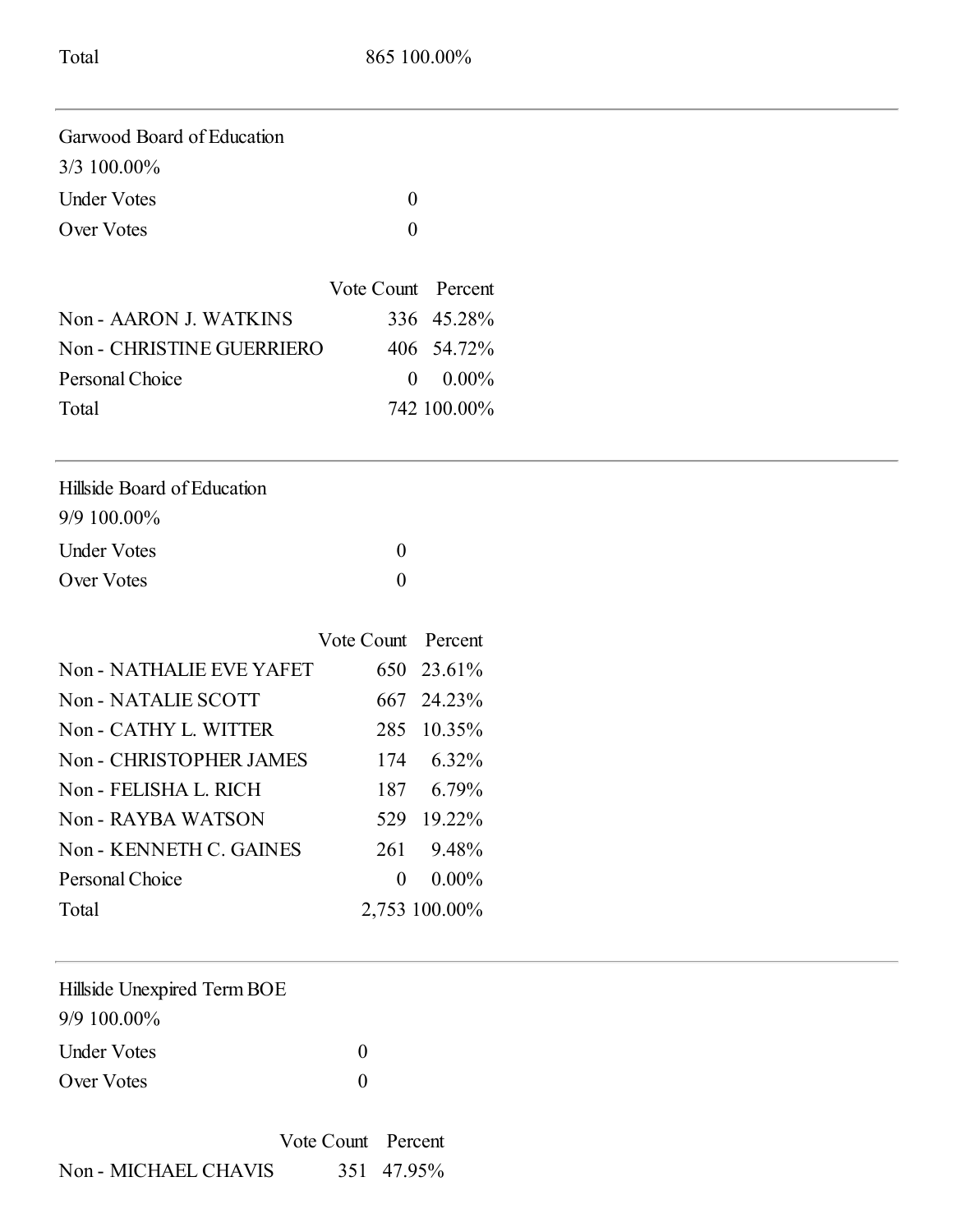| Non - ROBERT TROTTE | 381 52.05%  |
|---------------------|-------------|
| Personal Choice     | $0.00\%$    |
| Total               | 732 100.00% |

| Kenilworth Board of Education |  |
|-------------------------------|--|
| $4/4$ 100.00%                 |  |
| <b>Under Votes</b>            |  |
| Over Votes                    |  |

|                         | Vote Count Percent |               |
|-------------------------|--------------------|---------------|
| Non - HECTOR E. COLON   |                    | 433 24.57%    |
| Non - NANCY ZIMMERMAN   |                    | 488 27.70%    |
| Non - BARBARA LOSPINOSO |                    | 369 20.94%    |
| Non - ANNMARIE DUDA     |                    | 472 26.79%    |
| Personal Choice         | $\Omega$           | $0.00\%$      |
| Total                   |                    | 1,762 100.00% |

| Linden Board of Education |              |
|---------------------------|--------------|
| 18/18 100.00%             |              |
| Under Votes               | $\mathbf{0}$ |
| Over Votes                |              |

|                            | Vote Count Percent |               |
|----------------------------|--------------------|---------------|
| Non - LOUIS SCALDINO       |                    | 1,062 19.25%  |
| Non - BRYAN A. RUSSELL     |                    | 1,097 19.88%  |
| Non - DYLAN FRANK          |                    | 1,288 23.35%  |
| Non - CHARLETTE RICHARDSON |                    | 1,028 18.63%  |
| Non - CARMEN SOUTHWARD     |                    | 1,042 18.89%  |
| Personal Choice            | $\Omega$           | $0.00\%$      |
| Total                      |                    | 5,517 100.00% |

| Mountainside Board of Education (2) |              |
|-------------------------------------|--------------|
| 4/4 100.00%                         |              |
| <b>Under Votes</b>                  | $\mathbf{0}$ |
| Over Votes                          |              |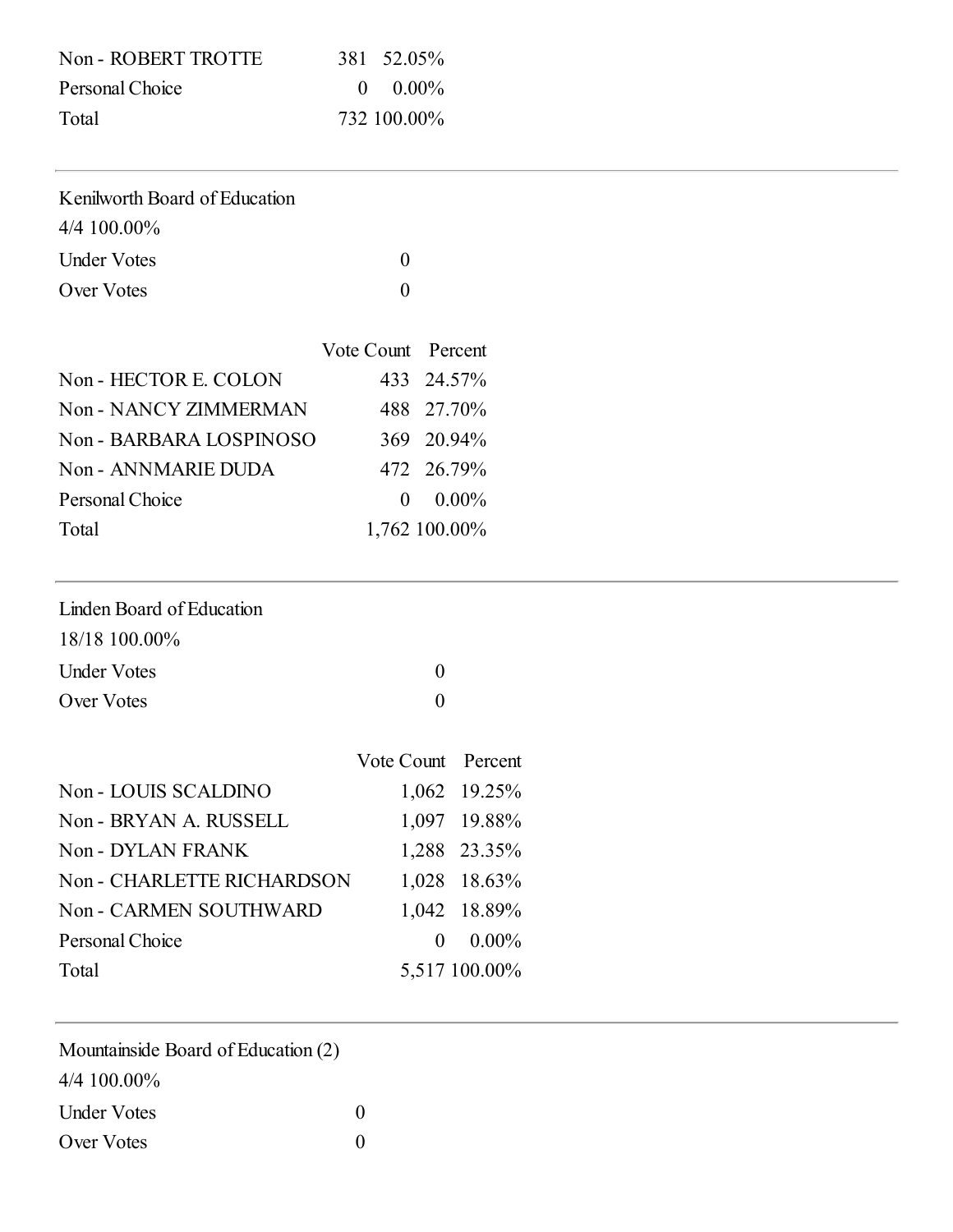|                           | Vote Count Percent |               |
|---------------------------|--------------------|---------------|
| Non - CATHY JAKOSITZ      |                    | 584 36.87%    |
| Non - DANTE GIOIA         |                    | 578 36.49%    |
| <b>Non - MAUREEN HESS</b> |                    | 422 26.64%    |
| Personal Choice           |                    | $0.00\%$      |
| Total                     |                    | 1,584 100.00% |

Mountainside BOE Unexpired Term

4/4 100.00%

| <b>Under Votes</b> |  |
|--------------------|--|
| Over Votes         |  |

|                        | Vote Count Percent |             |
|------------------------|--------------------|-------------|
| Non - CAROLYN WILLIAMS |                    | 461 50.66%  |
| Non - JEANE PARKER     |                    | 449 49.34%  |
| Personal Choice        |                    | $0.00\%$    |
| Total                  |                    | 910 100.00% |

| New Providence Board of Education (2) |
|---------------------------------------|
|---------------------------------------|

6/6 100.00%

| <b>Under Votes</b> |  |
|--------------------|--|
| Over Votes         |  |

|                       | Vote Count Percent |               |
|-----------------------|--------------------|---------------|
| Non - JOHN WOLAK      |                    | 1,009 41.52%  |
| Non - GAIL LIBERTUCCI |                    | 690 28.40%    |
| Non - IRA W. KRAUSS   |                    | 731 30.08%    |
| Personal Choice       |                    | $0.00\%$      |
| Total                 |                    | 2,430 100.00% |

| Plainfield Board of Education |                |  |  |
|-------------------------------|----------------|--|--|
| $16/16$ 100.00%               |                |  |  |
| <b>Under Votes</b>            | $\overline{0}$ |  |  |
| Over Votes                    | $\theta$       |  |  |
|                               |                |  |  |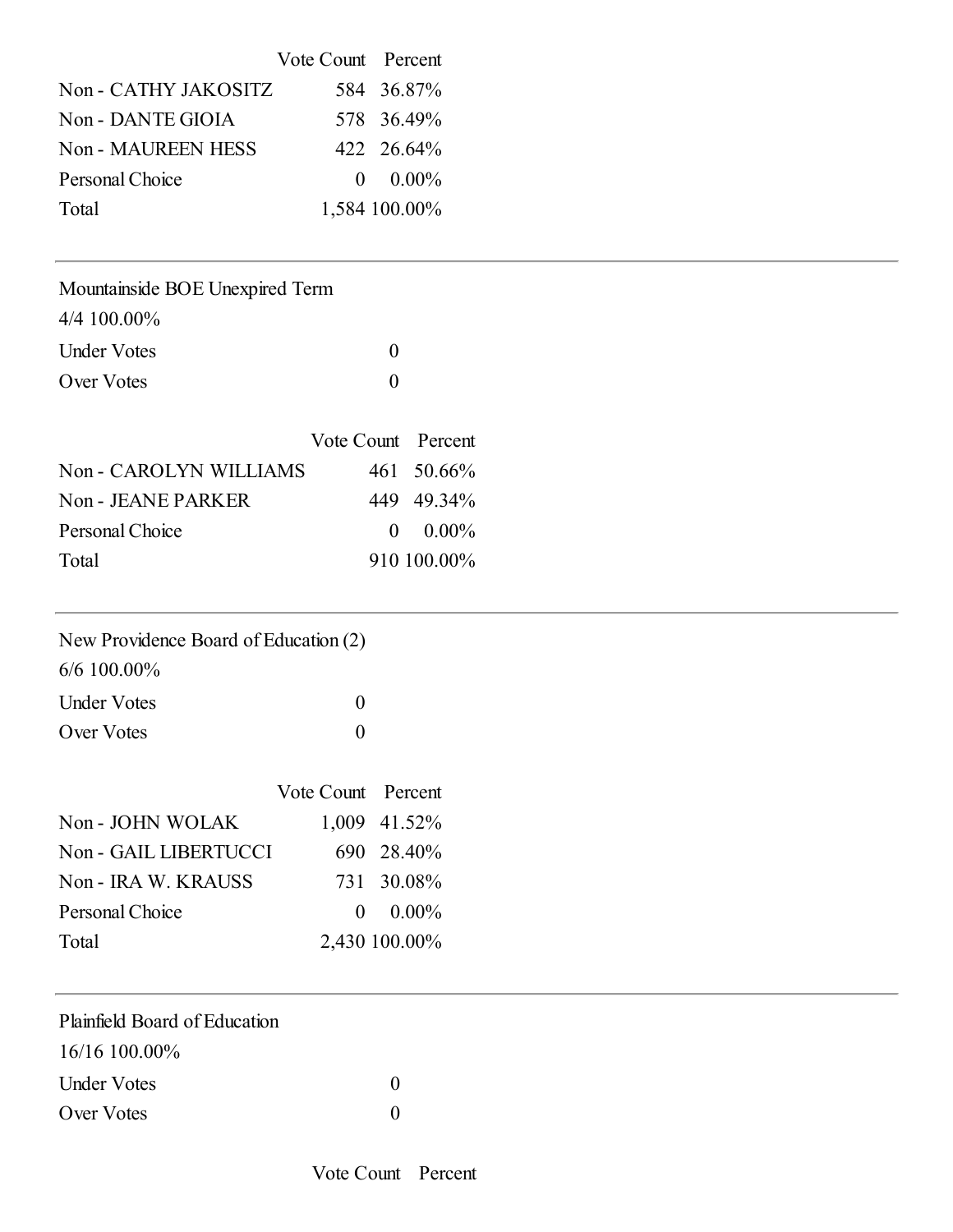| Non - ALEX EDACHE       | 867 27.48%    |
|-------------------------|---------------|
| Non - JAMEELAH SURGEON  | 897 28.43%    |
| Non - AGURS L. CATHCART | 627 19.87%    |
| Non - DORIEN HURTT      | 764 24.22%    |
| Personal Choice         | $0.00\%$      |
| Total                   | 3,155 100.00% |

### Rahway Board of Education

| 12/12 100.00%      |                   |
|--------------------|-------------------|
| <b>Under Votes</b> | $\Omega$          |
| Over Votes         | $\mathbf{\Omega}$ |

|                       | Vote Count Percent |               |
|-----------------------|--------------------|---------------|
| Non - DEBORAH BRIDGES |                    | 688 25.12%    |
| Non - EDWARD QUINN    |                    | 716 26.14%    |
| Non - RAY LOPEZ       |                    | 711 25.96%    |
| Non - PETER KOWAL     |                    | 624 22.78%    |
| Personal Choice       |                    | $0.00\%$      |
| Total                 |                    | 2,739 100.00% |

### Roselle Board of Education

| 12/12 100.00% |
|---------------|
|               |

Under Votes 0 Over Votes 0

|                                | Vote Count Percent |                    |
|--------------------------------|--------------------|--------------------|
| Non - ARCHANGE ANTOINE         |                    | 662 17.68%         |
| Non - ANTIGUA SANTOS           |                    | $361 \quad 9.64\%$ |
| Non - MICHELLE BEY             |                    | 376 10.04%         |
| Non - ERICK CEDANO             |                    | 513 13.70%         |
| Non - LORRAINE BROOKS-BODY     |                    | 425 11.35%         |
| Non - ROBIN RANDOLPH-HENDERSON |                    | 336 8.97%          |
| Non - KERRY POGUE-NAPOLEON     |                    | 441 11.78%         |
| Non - DONNA OBE                |                    | 509 13.59%         |
|                                |                    |                    |

| TV011 - INLINN I TUQUL-IVAI ULLUIV | $441$ 11.7070 |
|------------------------------------|---------------|
| Non - DONNA OBE                    | 509 13.59%    |
| Non - CARLA R. PALIN               | 122 3.26%     |

Personal Choice 0 0.00%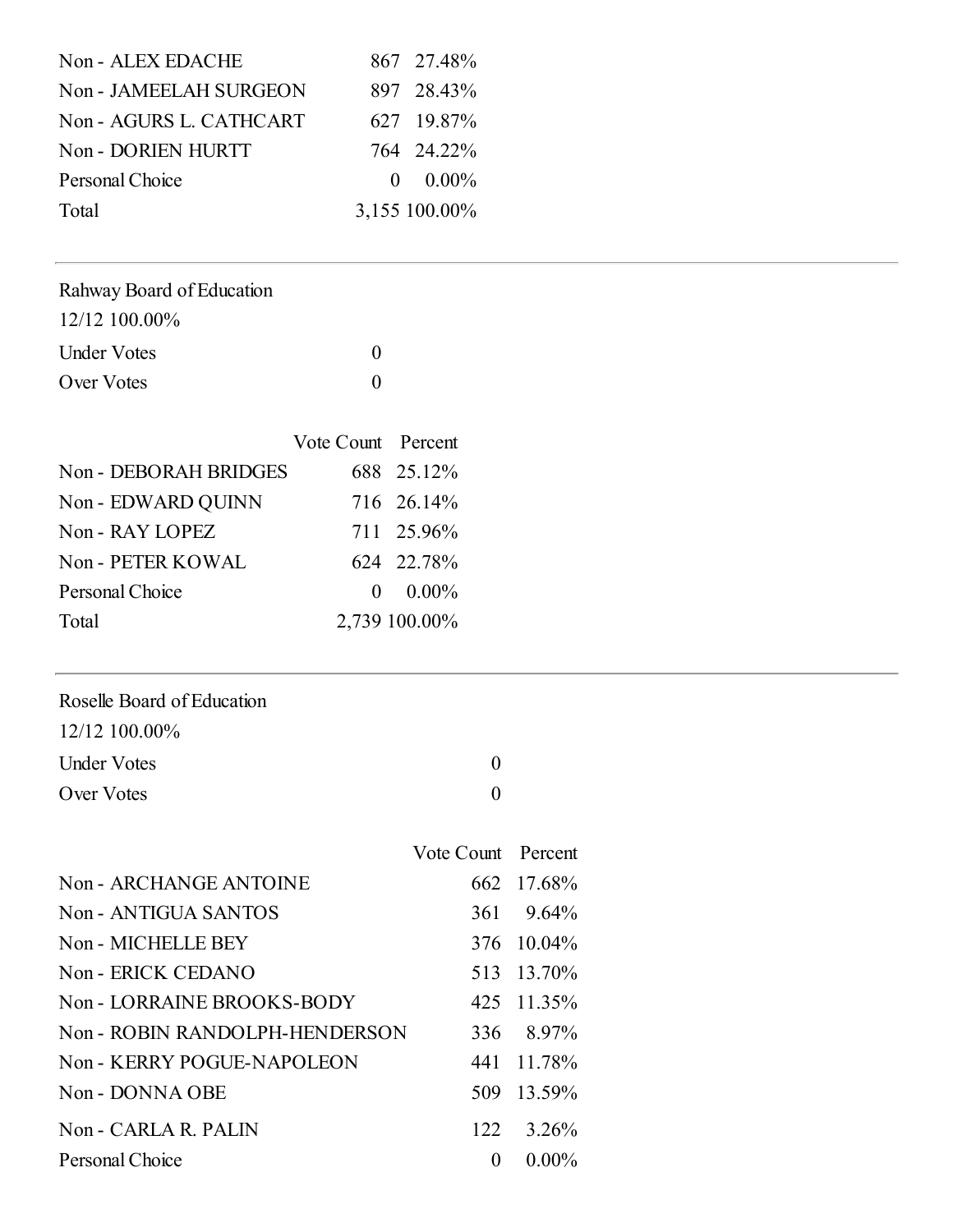| Roselle BOE Unexpired Term |              |
|----------------------------|--------------|
| $12/12$ 100.00%            |              |
| <b>Under Votes</b>         |              |
| Over Votes                 | $\mathbf{0}$ |

|                       | Vote Count Percent |             |
|-----------------------|--------------------|-------------|
| Non - RICHARD VILLEDA |                    | 556 58.59%  |
| Non - JOANN BLOUNT    |                    | 393 41.41%  |
| Personal Choice       |                    | $0.00\%$    |
| Total                 |                    | 949 100.00% |

| Roselle Park Board of Education |  |
|---------------------------------|--|
| $8/8$ 100.00%                   |  |
| Under Votes                     |  |
| Over Votes                      |  |

|                             | Vote Count Percent |               |
|-----------------------------|--------------------|---------------|
| Non - CHRISTOPHER L. MILLER |                    | 597 28.88%    |
| Non - JASON TRIBIANO        |                    | 486 23.51%    |
| Non - BARBARA SOKOL         |                    | 608 29.41%    |
| Non - TROY GERTEN           |                    | 376 18.19%    |
| Personal Choice             |                    | $0.00\%$      |
| Total                       |                    | 2,067 100.00% |

| Scotch Plains Board of Education (2) |  |
|--------------------------------------|--|
|--------------------------------------|--|

| 14/14 100.00%      |                   |
|--------------------|-------------------|
| <b>Under Votes</b> | $\theta$          |
| Over Votes         | $\mathbf{\Omega}$ |

|                      | Vote Count Percent |              |
|----------------------|--------------------|--------------|
| Non - DOUGLAS LAYNE  |                    | 1,122 30.93% |
| Non - VICTOR DeVIZIO |                    | 776 21.40%   |
| Non - MELANIE ROOT   |                    | 738 20.35%   |
| Non - WARREN McFALL  |                    | 991 27.32%   |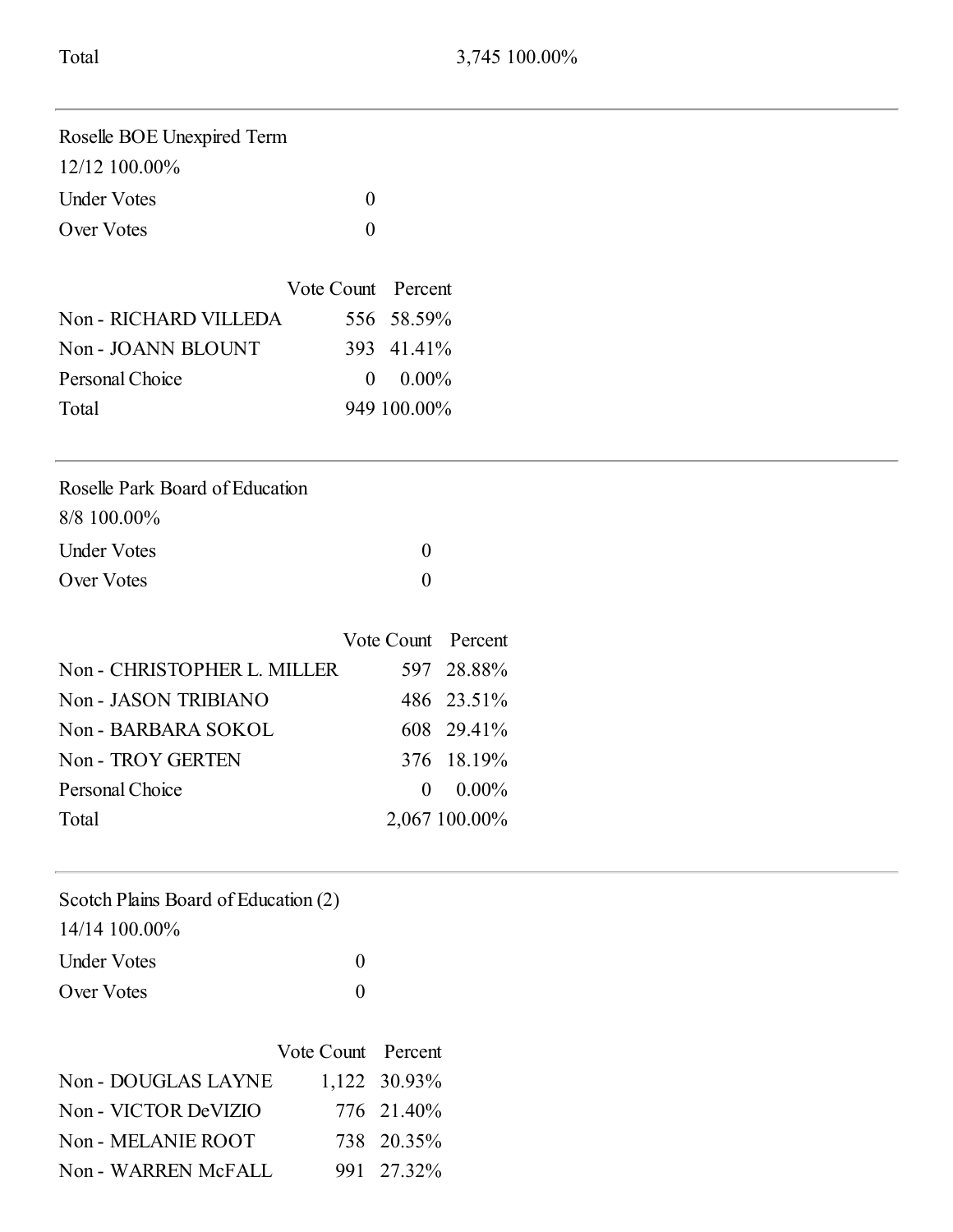| Personal Choice | $0.00\%$      |
|-----------------|---------------|
| Total           | 3,627 100.00% |

Non - KARYM HOENS 926 9.18%

| Springfield Board of Education |                  |              |
|--------------------------------|------------------|--------------|
| 6/6 100.00%                    |                  |              |
| <b>Under Votes</b>             | $\boldsymbol{0}$ |              |
| Over Votes                     | $\boldsymbol{0}$ |              |
|                                | Vote Count       | Percent      |
| Non - STEVEN WOLCOTT           | 668              | 34.68%       |
| Non - STEVE FRIEDMAN           | 605              | 31.41%       |
| Non - SCOTT SAMANSKY           | 653              | 33.90%       |
| Personal Choice                | $\boldsymbol{0}$ | $0.00\%$     |
| Total                          | 1,926 100.00%    |              |
| Union Board of Education       |                  |              |
| 23/23 100.00%                  |                  |              |
| <b>Under Votes</b>             | $\boldsymbol{0}$ |              |
| Over Votes                     | $\boldsymbol{0}$ |              |
|                                | Vote Count       | Percent      |
| Non - VITO A. NUFRIO           | 1,254 34.09%     |              |
| Non - FRANCIS R. PERKINS       | 1,258            | 34.20%       |
| Non - EDUARDO ESPINAL          | 1,166            | 31.70%       |
| Personal Choice                | $\boldsymbol{0}$ | $0.00\%$     |
| Total                          | 3,678 100.00%    |              |
| Westfield Board of Education   |                  |              |
| 15/15 100.00%                  |                  |              |
| <b>Under Votes</b>             | $\boldsymbol{0}$ |              |
| Over Votes                     | $\boldsymbol{0}$ |              |
|                                |                  |              |
|                                | Vote Count       | Percent      |
| Non - ROSANNE L. KURSTEDT      |                  | 2,088 20.71% |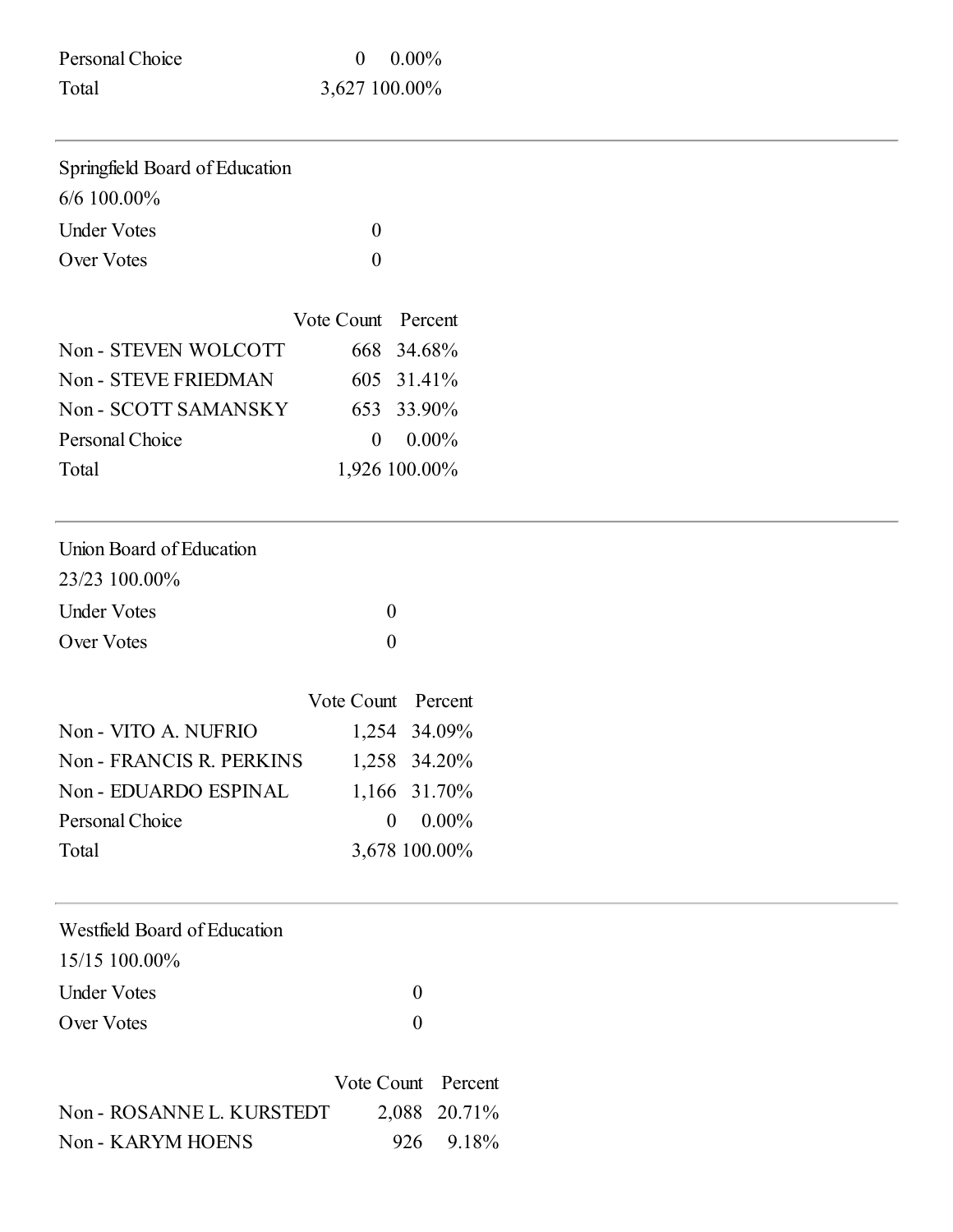| Non - ANN ORMSBY CARY      | 1,359 13.48%   |
|----------------------------|----------------|
| Non - KEITH HERTELL        | 1,234 12.24%   |
| Non - JOSEPH MICELI        | 1,225 12.15%   |
| Non - JESSICA L. BLESSING  | 297 2.95%      |
| <b>Non - MARK FRIEDMAN</b> | 1,875 18.60%   |
| Non - JENNIFER SILVA       | 1,078 10.69%   |
| Personal Choice            | $0.00\%$       |
| Total                      | 10,082 100.00% |

| $1/1$ 100.00%      |              |
|--------------------|--------------|
| <b>Under Votes</b> | $\mathbf{0}$ |
| Over Votes         | $\mathbf{0}$ |

|                              | Vote Count Percent |             |
|------------------------------|--------------------|-------------|
| Non - NICOLE BRIGHOUSE       |                    | 71 14.88%   |
| <b>Non - ANN MARIE WEISS</b> |                    | 123 25.79%  |
| Non - LORRAINE SCHWARZE      |                    | 86 18.03%   |
| Non - CAROLYN GERHART        |                    | 110 23.06%  |
| Non - VIRGINIA BLACKWELL     |                    | 87 18.24%   |
| Personal Choice              | $\Omega$           | $0.00\%$    |
| Total                        |                    | 477 100.00% |

| Berkeley Heights Question 1 |  |  |  |  |
|-----------------------------|--|--|--|--|
|-----------------------------|--|--|--|--|

9/9 100.00%

| <b>Under Votes</b> | $\theta$ |  |
|--------------------|----------|--|
| Over Votes         | $\theta$ |  |

|           | Vote Count Percent |               |
|-----------|--------------------|---------------|
| Non - Yes |                    | 1,438 61.93%  |
| $Non-No$  |                    | 884 38.07%    |
| Total     |                    | 2,322 100.00% |

Clark Question 1 9/9 100.00% Under Votes 0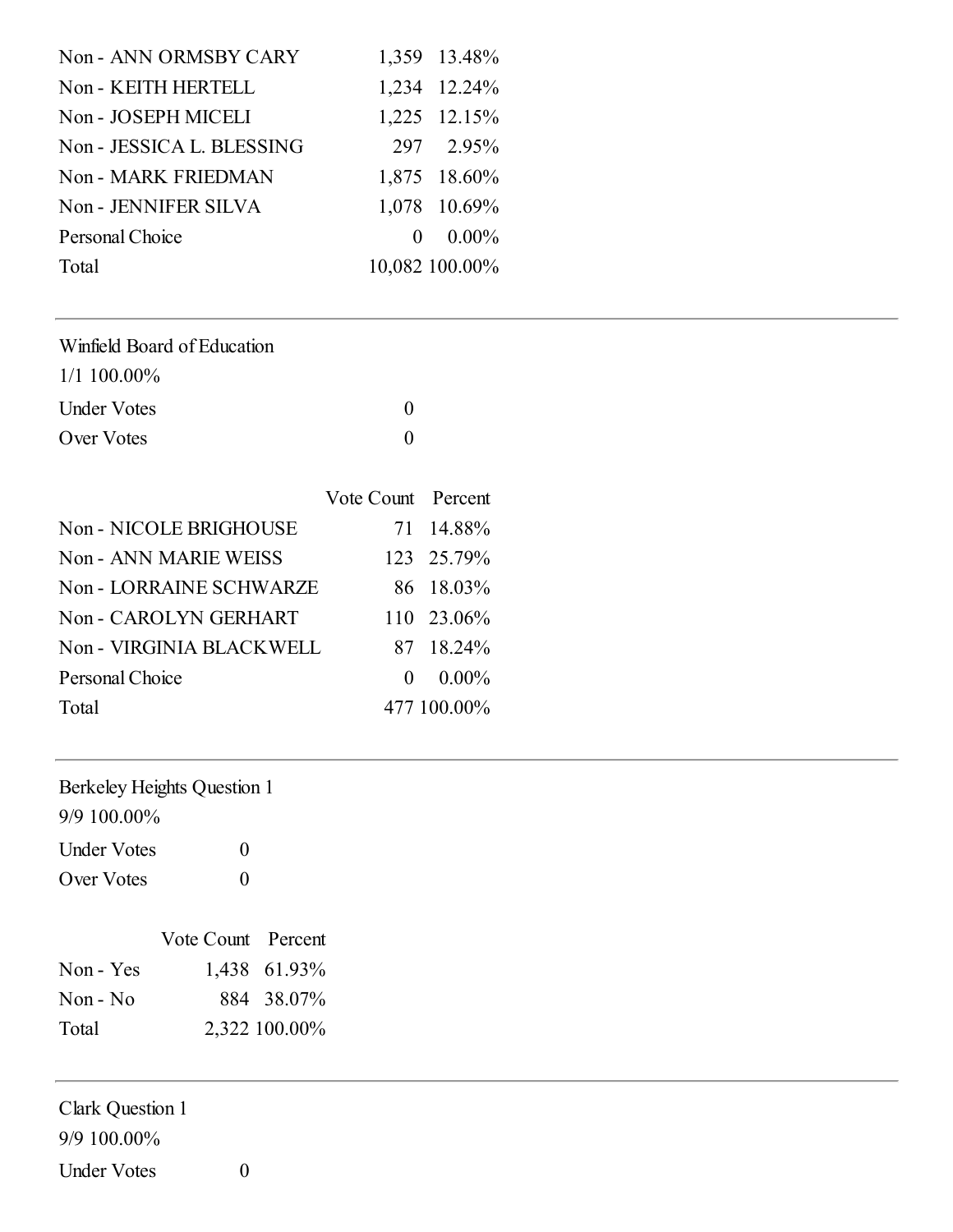| Over Votes                 | $\boldsymbol{0}$   |               |
|----------------------------|--------------------|---------------|
|                            |                    |               |
|                            | Vote Count Percent |               |
| Non - Yes                  |                    | 899 69.26%    |
| Non - No                   | 399                | 30.74%        |
| Total                      |                    | 1,298 100.00% |
| <b>Cranford Question 1</b> |                    |               |
| 14/14 100.00%              |                    |               |
| <b>Under Votes</b>         | $\boldsymbol{0}$   |               |
| Over Votes                 | $\boldsymbol{0}$   |               |
|                            | Vote Count Percent |               |
| Non - Yes                  |                    | 1,472 60.18%  |
| Non - No                   |                    | 974 39.82%    |
| Total                      |                    | 2,446 100.00% |
| Elizabeth Question 1       |                    |               |
| 44/44 100.00%              |                    |               |
| <b>Under Votes</b>         | 1304               |               |
| Over Votes                 | $\boldsymbol{0}$   |               |
|                            | Vote Count Percent |               |
| Non - Yes                  |                    | 2,514 69.64%  |
| Non - No                   |                    | 1,096 30.36%  |
| Total                      |                    | 3,610 100.00% |
| Fanwood Question 1         |                    |               |
| 4/4 100.00%                |                    |               |
| <b>Under Votes</b>         | $\boldsymbol{0}$   |               |

Over Votes 0

|           | Vote Count Percent |               |
|-----------|--------------------|---------------|
| Non - Yes |                    | 671 66.04%    |
| $Non-No$  |                    | 345 33.96%    |
| Total     |                    | 1,016 100.00% |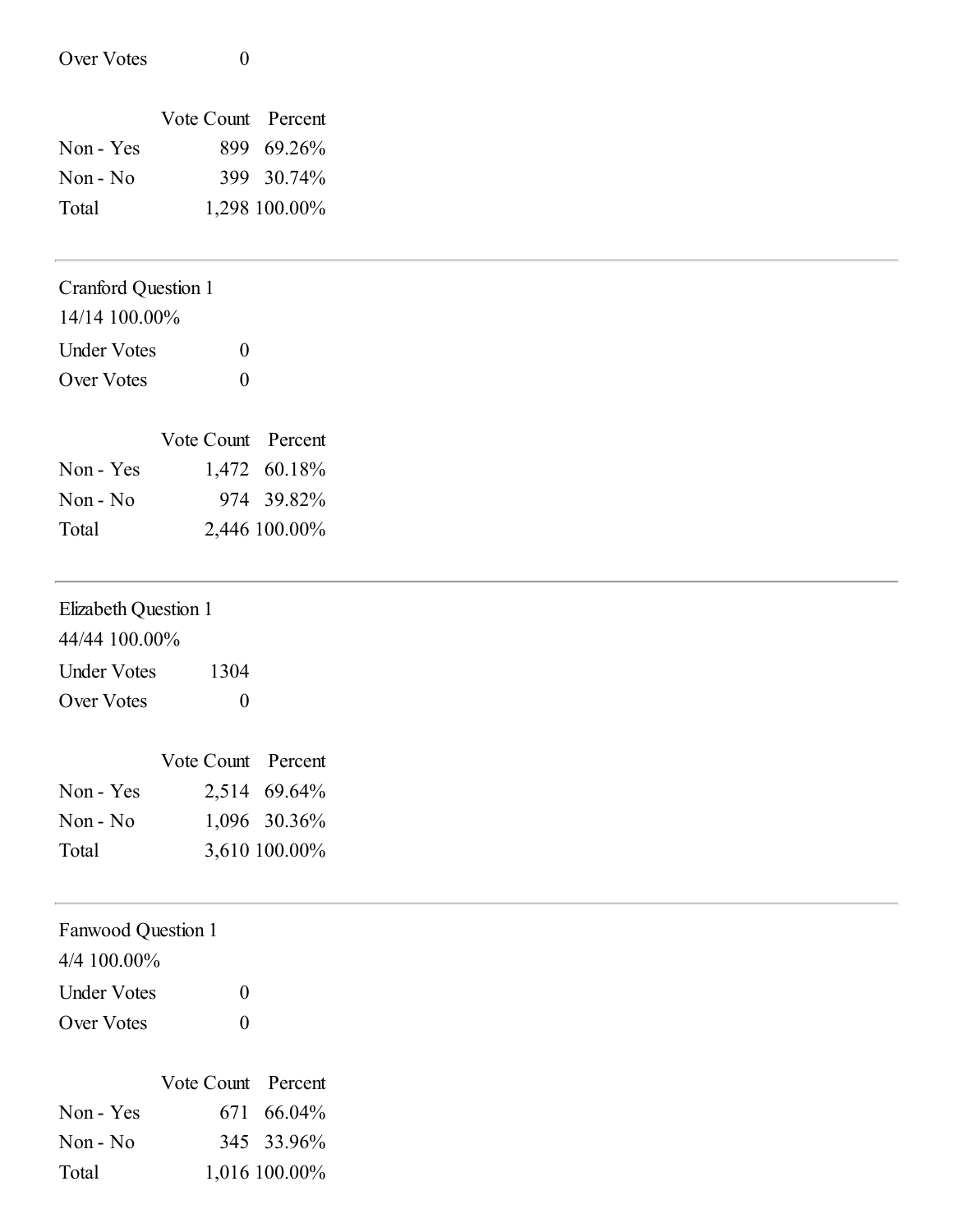| Garwood Question 1                   |                  |                    |
|--------------------------------------|------------------|--------------------|
| 3/3 100.00%                          |                  |                    |
| <b>Under Votes</b>                   | $\boldsymbol{0}$ |                    |
| Over Votes                           | $\boldsymbol{0}$ |                    |
|                                      |                  |                    |
|                                      |                  | Vote Count Percent |
| Non - Yes                            | 462              | 70.32%             |
| Non - No                             | 195              | 29.68%             |
| Total                                |                  | 657 100.00%        |
| Garwood Question 2                   |                  |                    |
| 3/3 100.00%                          |                  |                    |
| <b>Under Votes</b>                   | $\boldsymbol{0}$ |                    |
| Over Votes                           | $\boldsymbol{0}$ |                    |
|                                      |                  | Vote Count Percent |
| Non - Yes                            | 428              | 65.34%             |
| Non - No                             |                  | 227 34.66%         |
| Total                                |                  | 655 100.00%        |
| Hillside Question 1                  |                  |                    |
| 9/9 100.00%                          |                  |                    |
| <b>Under Votes</b>                   | $\boldsymbol{0}$ |                    |
| Over Votes                           | $\boldsymbol{0}$ |                    |
|                                      |                  | Vote Count Percent |
| Non - Yes                            | 437              | 53.42%             |
| Non - No                             | 381              | 46.58%             |
| Total                                |                  | 818 100.00%        |
| Kenilworth Question 1<br>4/4 100.00% |                  |                    |
| <b>Under Votes</b>                   | $\boldsymbol{0}$ |                    |
| Over Votes                           | $\boldsymbol{0}$ |                    |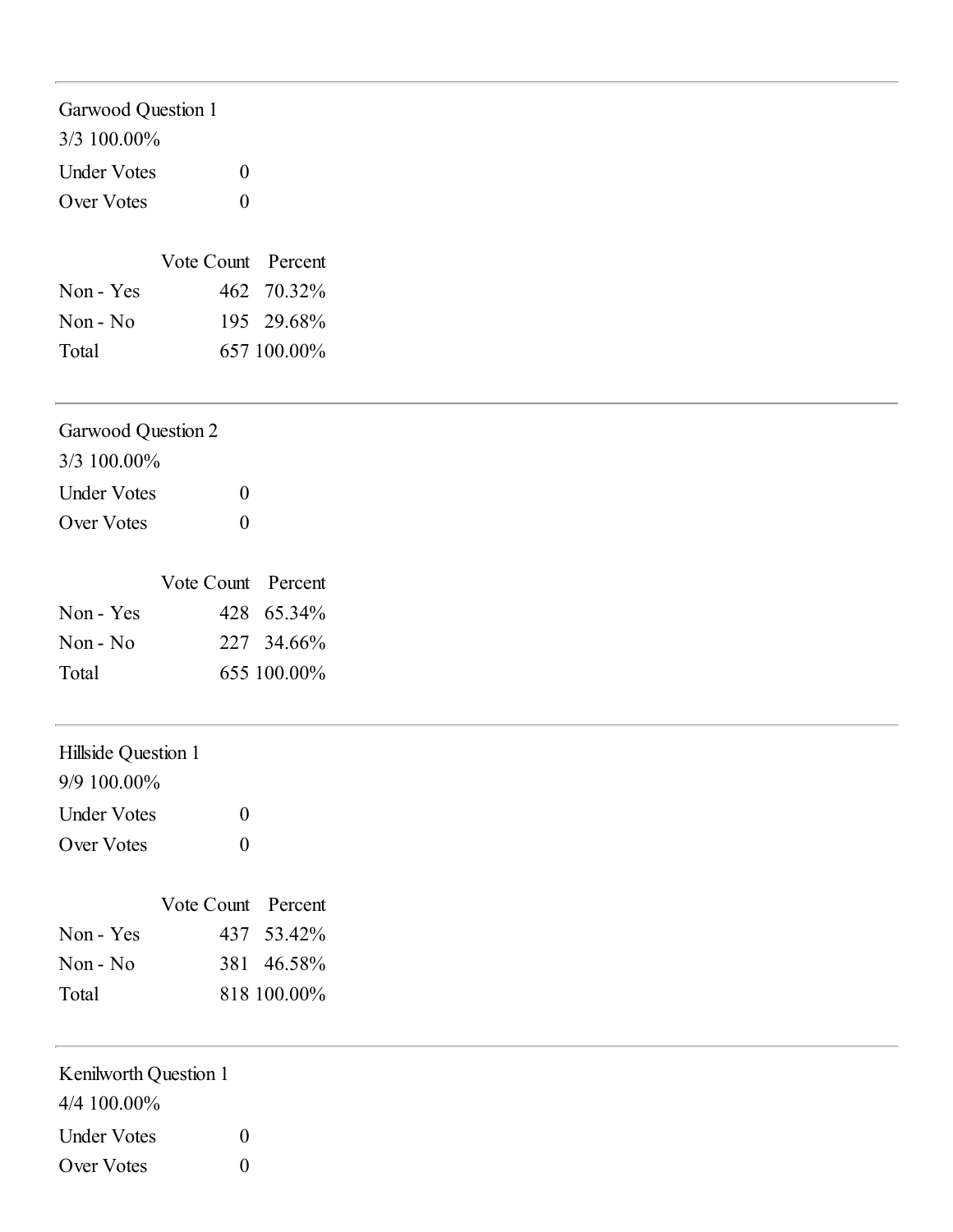|           | Vote Count Percent |             |
|-----------|--------------------|-------------|
| Non - Yes |                    | 463 62.91%  |
| $Non-No$  |                    | 273 37.09%  |
| Total     |                    | 736 100.00% |

# Linden Question 1 18/18 100.00% Under Votes 0 Over Votes 0

|           | Vote Count Percent |               |
|-----------|--------------------|---------------|
| Non - Yes |                    | 919 47.23%    |
| Non - No  |                    | 1,027 52.77%  |
| Total     |                    | 1,946 100.00% |

| Mountainside Question 1 |               |                           |
|-------------------------|---------------|---------------------------|
| $4/4$ 100.00%           |               |                           |
| Under Votes             | $\Omega$      |                           |
| Over Votes              | $\Omega$      |                           |
|                         |               |                           |
|                         | $V$ ote Count | $\mathbf{D}_{\mathbf{C}}$ |

|           | Vote Count Percent |             |
|-----------|--------------------|-------------|
| Non - Yes |                    | 595 59.80%  |
| $Non-No$  |                    | 400 40.20%  |
| Total     |                    | 995 100.00% |

# New Providence Question 1

6/6 100.00%

| <b>Under Votes</b> | $\mathbf{0}$ |
|--------------------|--------------|
| Over Votes         | $\theta$     |

|           | Vote Count Percent |                |
|-----------|--------------------|----------------|
| Non - Yes |                    | $1,064$ 67.51% |
| $Non-No$  |                    | 512 32.49%     |
| Total     |                    | 1,576 100.00%  |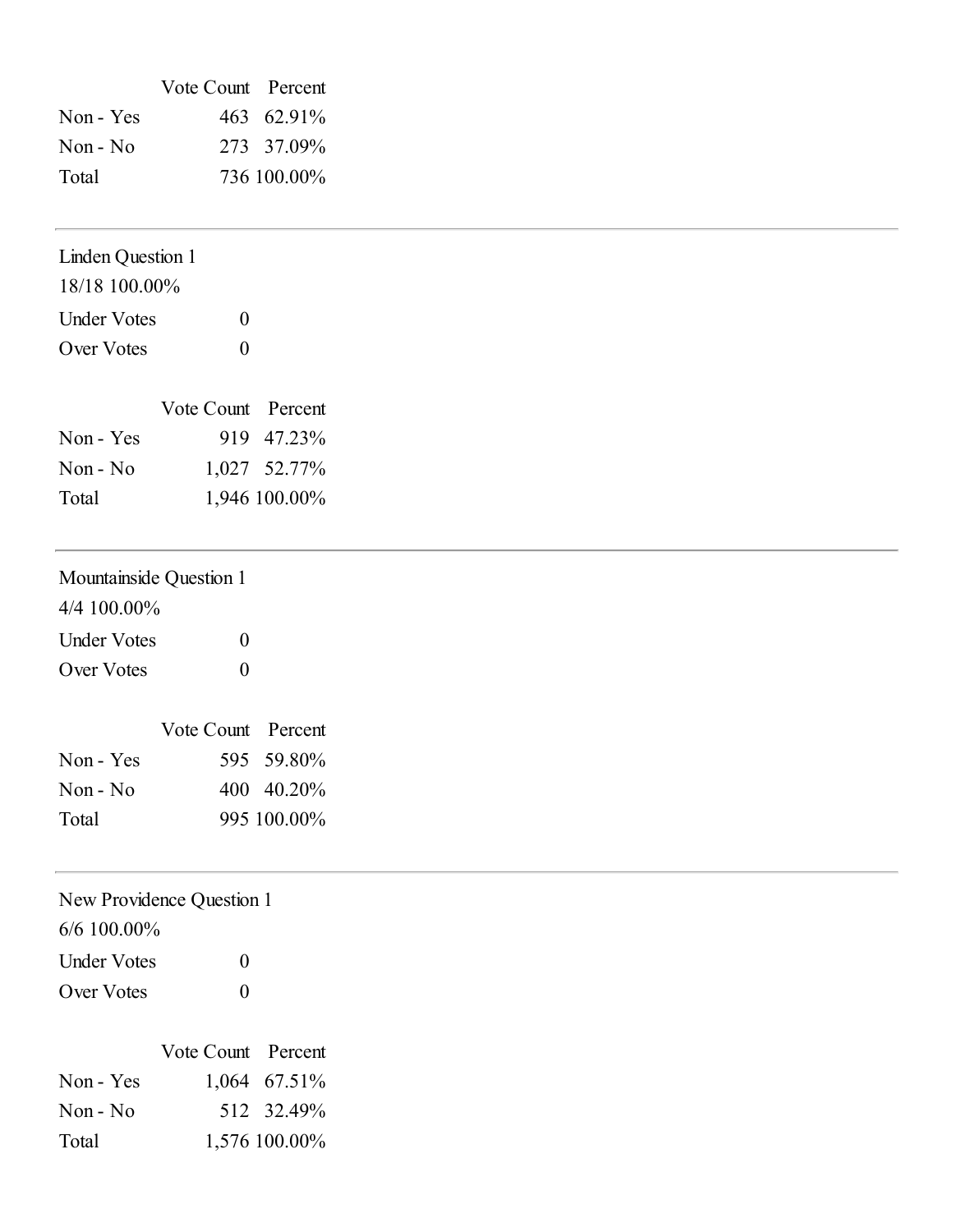| Plainfield Question 1    |                    |               |
|--------------------------|--------------------|---------------|
| 16/16 100.00%            |                    |               |
| <b>Under Votes</b>       | $\boldsymbol{0}$   |               |
| Over Votes               | $\boldsymbol{0}$   |               |
|                          |                    |               |
|                          | Vote Count Percent |               |
| Non - Yes                |                    | 536 54.20%    |
| Non - No                 |                    | 453 45.80%    |
| Total                    |                    | 989 100.00%   |
| <b>Rahway Question 1</b> |                    |               |
| 12/12 100.00%            |                    |               |
| <b>Under Votes</b>       | $\boldsymbol{0}$   |               |
| Over Votes               | $\boldsymbol{0}$   |               |
|                          |                    |               |
|                          | Vote Count         | Percent       |
| Non - Yes                |                    | 595 49.09%    |
| Non - No                 |                    | 617 50.91%    |
| Total                    |                    | 1,212 100.00% |
| Roselle Question 1       |                    |               |
| 12/12 100.00%            |                    |               |
| <b>Under Votes</b>       | $\theta$           |               |
| Over Votes               | $\boldsymbol{0}$   |               |
|                          | Vote Count Percent |               |
| Non - Yes                | 477                | 57.06%        |
| Non - No                 |                    | 359 42.94%    |
| Total                    |                    | 836 100.00%   |
| Roselle Park Question 1  |                    |               |
| 8/8 100.00%              |                    |               |

Under Votes 0 Over Votes 0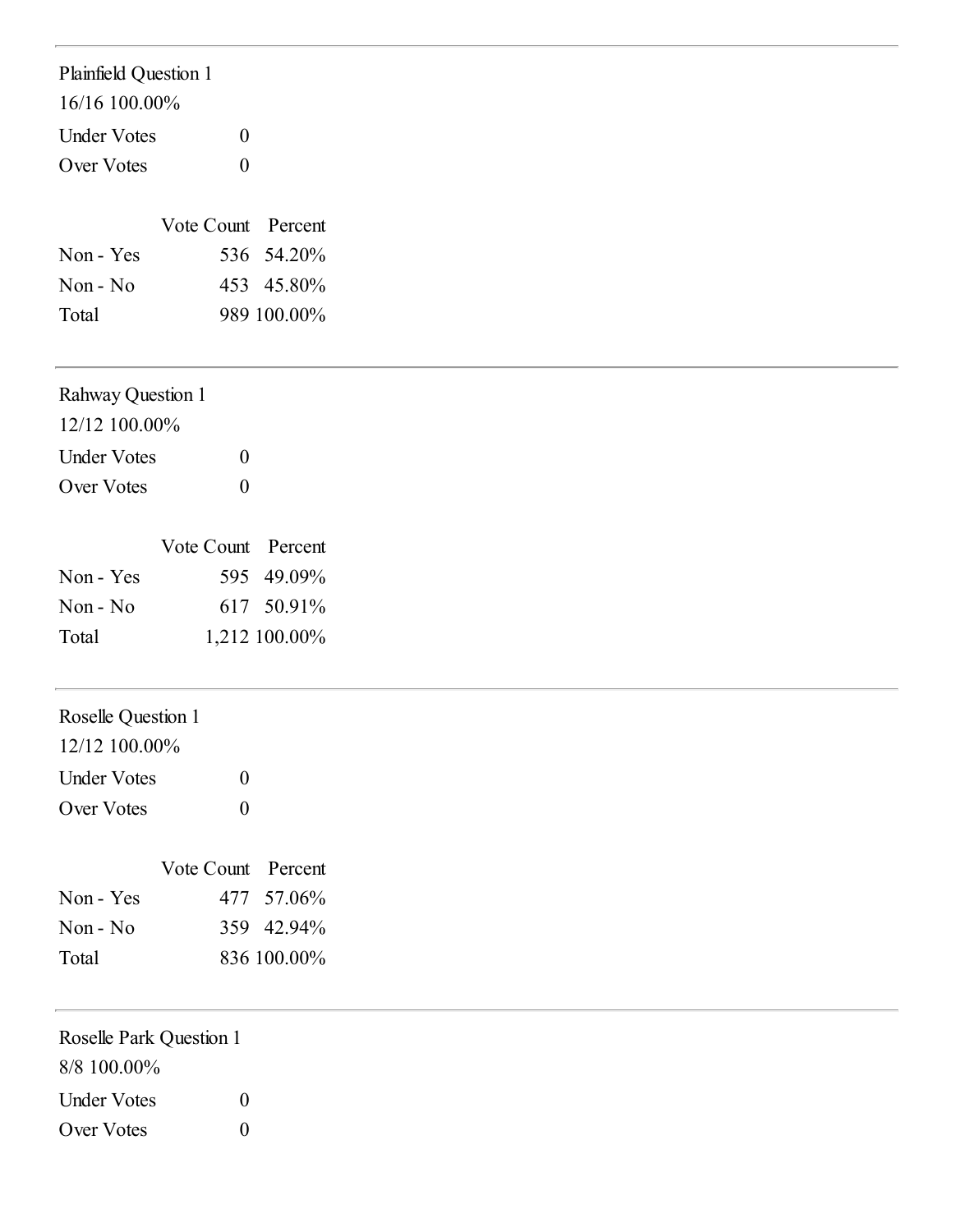|           | Vote Count Percent |             |
|-----------|--------------------|-------------|
| Non - Yes |                    | 641 65.95%  |
| Non - No  |                    | 331 34.05%  |
| Total     |                    | 972 100.00% |

| <b>Scotch Plains Question 1</b> |                  |                    |
|---------------------------------|------------------|--------------------|
| 14/14 100.00%                   |                  |                    |
| <b>Under Votes</b>              | $\boldsymbol{0}$ |                    |
| Over Votes                      | $\boldsymbol{0}$ |                    |
|                                 |                  | Vote Count Percent |
| Non - Yes                       |                  | 1,516 63.78%       |
| Non - No                        |                  | 861 36.22%         |
| Total                           |                  | 2,377 100.00%      |
| Springfield Question 1          |                  |                    |
| 6/6 100.00%                     |                  |                    |
| <b>Under Votes</b>              | $\boldsymbol{0}$ |                    |
| Over Votes                      | $\boldsymbol{0}$ |                    |
|                                 |                  | Vote Count Percent |
| Non - Yes                       |                  | 692 63.60%         |
| Non - No                        |                  | 396 36.40%         |
| Total                           |                  | 1,088 100.00%      |
| <b>Union Question 1</b>         |                  |                    |
| 23/23 100.00%                   |                  |                    |
| <b>Under Votes</b>              | $\boldsymbol{0}$ |                    |
| Over Votes                      | $\boldsymbol{0}$ |                    |
|                                 |                  | Vote Count Percent |

|           | $\cdots$ | . . UI UU I IL |
|-----------|----------|----------------|
| Non - Yes |          | 1,356 63.19%   |
| $Non-No$  |          | 790 36.81%     |
| Total     |          | 2,146 100.00%  |